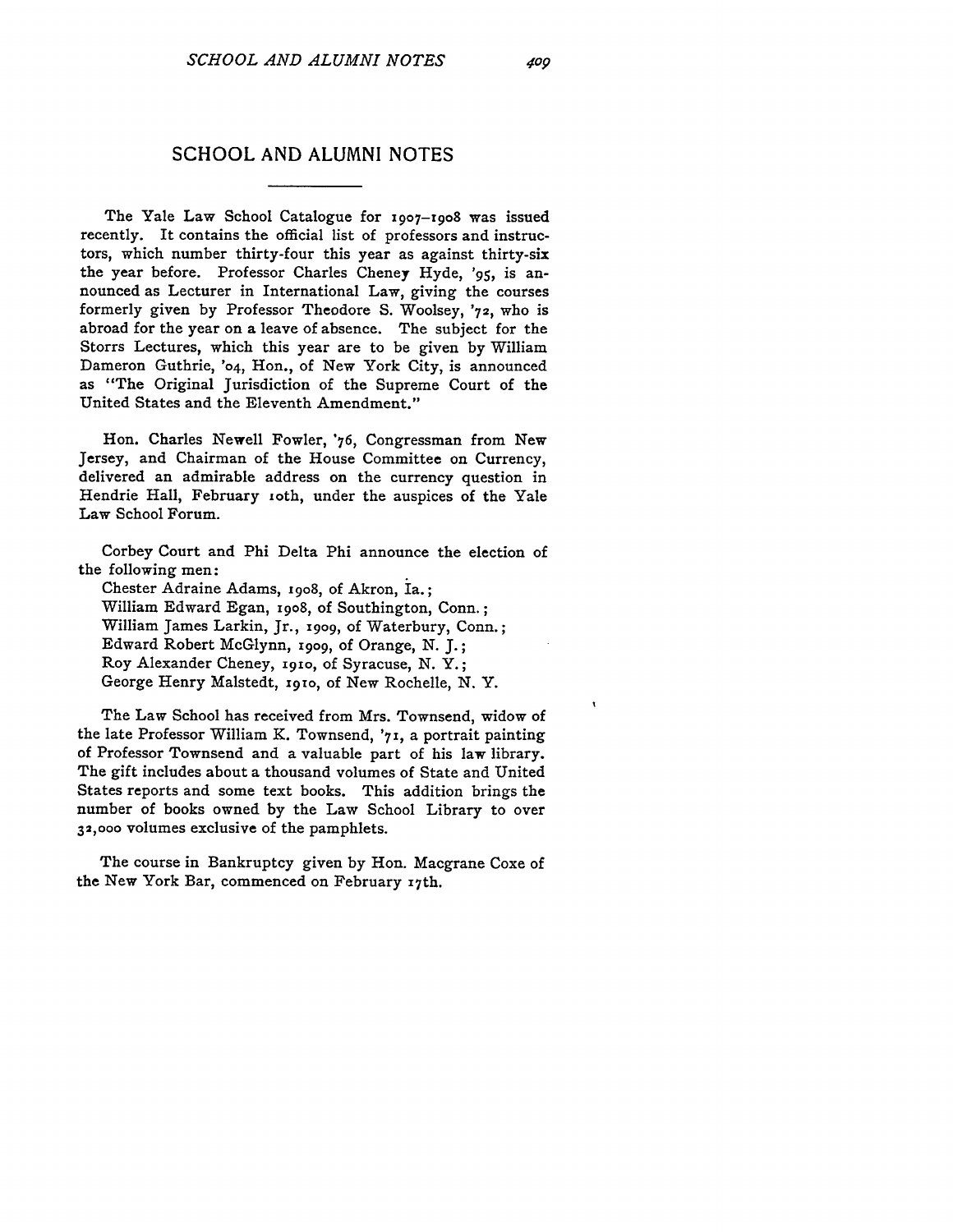## *YALE LAW JOURNAL*

At the mock National Republican Convention held under the auspices of the Kent and Wayland Clubs, February 14th, William H. Taft, '76, of Ohio was nominated as the candidate of the Republican party on the second ballot by an overwhelmingly large majority. Governor Cummings of Iowa was selected as his running mate on the first ballot. Every state in the union was represented by men from that particular state or, in **d** few cases, by assignment. Professor Arthur L. Corbin presided.

The John A. Porter Prize, of the value of two hundred dollars, established by the Kingsley Trust Association in 1872, is offered for the best English Essay on a prescribed subject.

This prize is open to competition by any member of the Law Department who has been, since the commencement of the current university year, pursuing a regular course, either graduate or undergraduate for a degree.

Essays for the John A. Porter Prize should be plainly marked on the outside, "John A. Porter University Essay for 1908," and should be mailed addressed to the John A. Porter Prize Essay Committee, in care of the Secretary of Yale University, New Haven. Each essay must be type-written and signed by an assumed name and accompanied by the author's real name in a sealed envelope. This envelope must also contain an assignment of copyright, forms for which can be secured at the office of the Yale Alumni Weekly. The essays are due on or before May **x,** 19o8. The subjects for Essays in 19o8 are as follows:

**i.** The Present Position of the Executive in National and State Government.

2. The Relation of the American University to the Religious, Political, and Social Issues of American Life.

3. Contributions of Modern Psychical Research to the Belief in Immortality.

- 4. Foreign Missions.
- **5.** Augustus St. Gaudens.
- 6. Walt Whitman.

**'5** i-Judge Lyman E. Munson, who was distinguished as one of the oldest lawyers in New Haven, and who was appointed the first judge of the supreme court of Montana, when it was a territory, died in New Haven, Conn., February 7th. Judge Munson was in his 87th year.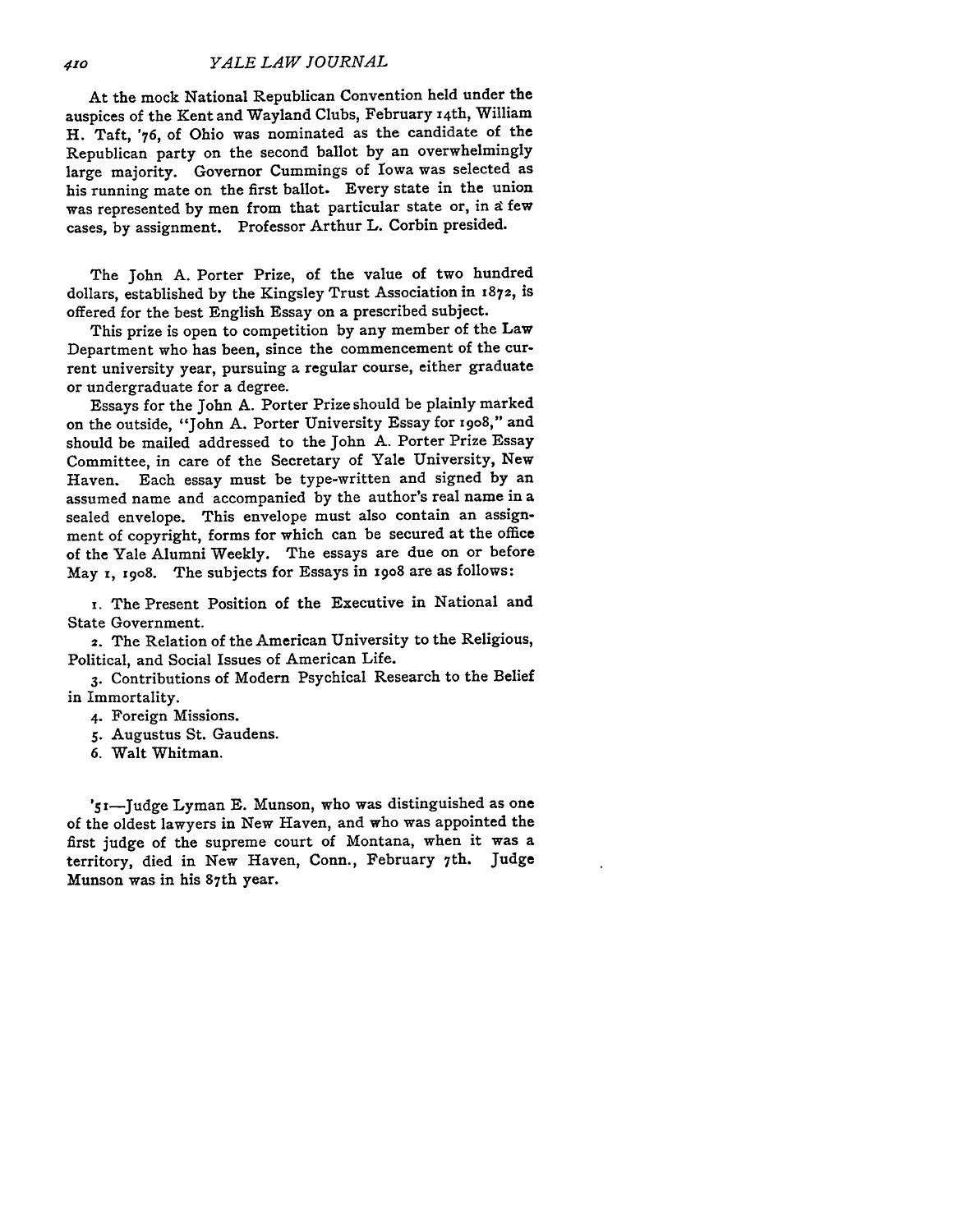'6x-Charles Holt Fowler, one of the oldest and best known members of the Connecticut Bar, died on Friday, January 31st, at his home in New Haven. Mr. Fowler was born in East Haven, Conn., March 17th, 1833, the son of David Sullivan and Charlotte (Holt) Fowler. For several years after his graduation from the Yale Law School in i86i, Mr. Fowler was one of the instructors in that School. He also studied for some time at the Yale Medical School but did not graduate there, nor did he take up the practice of medicine, having devoted all his life to the practice of law, in which profession he became eminent and greatly respected.

'64-John W. Alling was elected President of the Southern New England Telephone Company at a meeting of the stockholders and directors held, January 28th.

'77-James H. Webb, of New Haven, Conn., was elected a director of the Aetna Indemnity Company, of Hartford, Conn., at a recent meeting of the directors of that Company.

'77-Charles R. Dudley responded to the toast "Other Matters" at the annual meeting and banquet of the Colorado Yale Association, held at the University Club, Denver, Colo., recently.

'84-James T. Moran was elected vice-president of the Southern New England Telephone Company, at a meeting of the directors held January 28th.

'93—Harry G. Day has been elected a director of the Yale National Bank, of New Haven, Conn.

'93-John W. Banks is a practicing lawyer and referee in bankruptcy with offices at **715** Main Street, Hartford, Conn.

' <sup>9</sup> 4-James **E.** O'Connor responded to "Self-Help at Yale," at the annual meeting of the Colorado Yale Association, held at Denver recently.

 <sup>9</sup> 5-Howard A. Couse, of the Cleveland, Ohio Bar, is the author of The Ohio Form Book, a work recently published by the W. H. Anderson Company, law book publishers, of Cincinnati, Ohio.